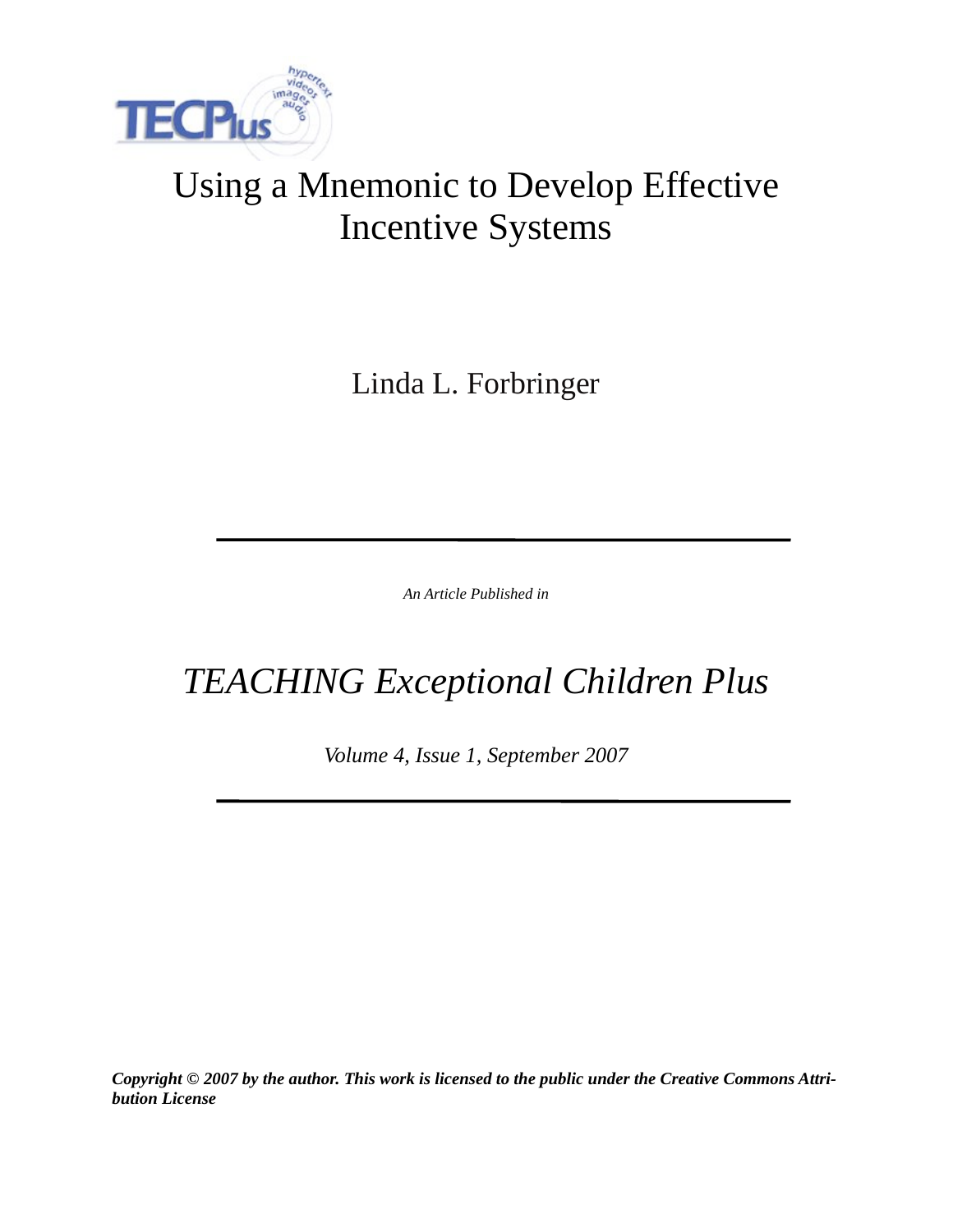# Using a Mnemonic to Develop Effective Incentive Systems

Linda L. Forbringer

# **Abstract**

Special educators frequently provide consultation for parents and general education teachers who are struggling to manage student behavior. One intervention often discussed is the use of rewards to increase student motivation. While research has shown that welldesigned incentive systems can provide an effective intervention, poorly designed systems are often ineffective, and can be counter-productive. Unfortunately, the special educator is often placed in the position of having to critique and try to improve poorly designed incentive systems. The author uses a mnemonic formed from the letters in the word 'incentive' to propose a quick, research-based method for evaluating incentive systems. The mnemonic provides a useful tool to use when consulting with parents and general educators. Referring to the mnemonic can help when critiquing existing systems, and sharing the mnemonic can help others learn how to create more effective incentive systems in the future.

# **Keywords**

incentives, rewards, behavior management, self-regulation, consultation

# SUGGESTED CITATION:

Forbringer, L. L. (2007). Using a mnemonic to develop effective incentive systems. *TEACHING Exceptional Children Plus,* 4(1) Article 6. Retrieved [date] from http://escholarship.bc.edu/education/tecplus/vol4/iss1/art6

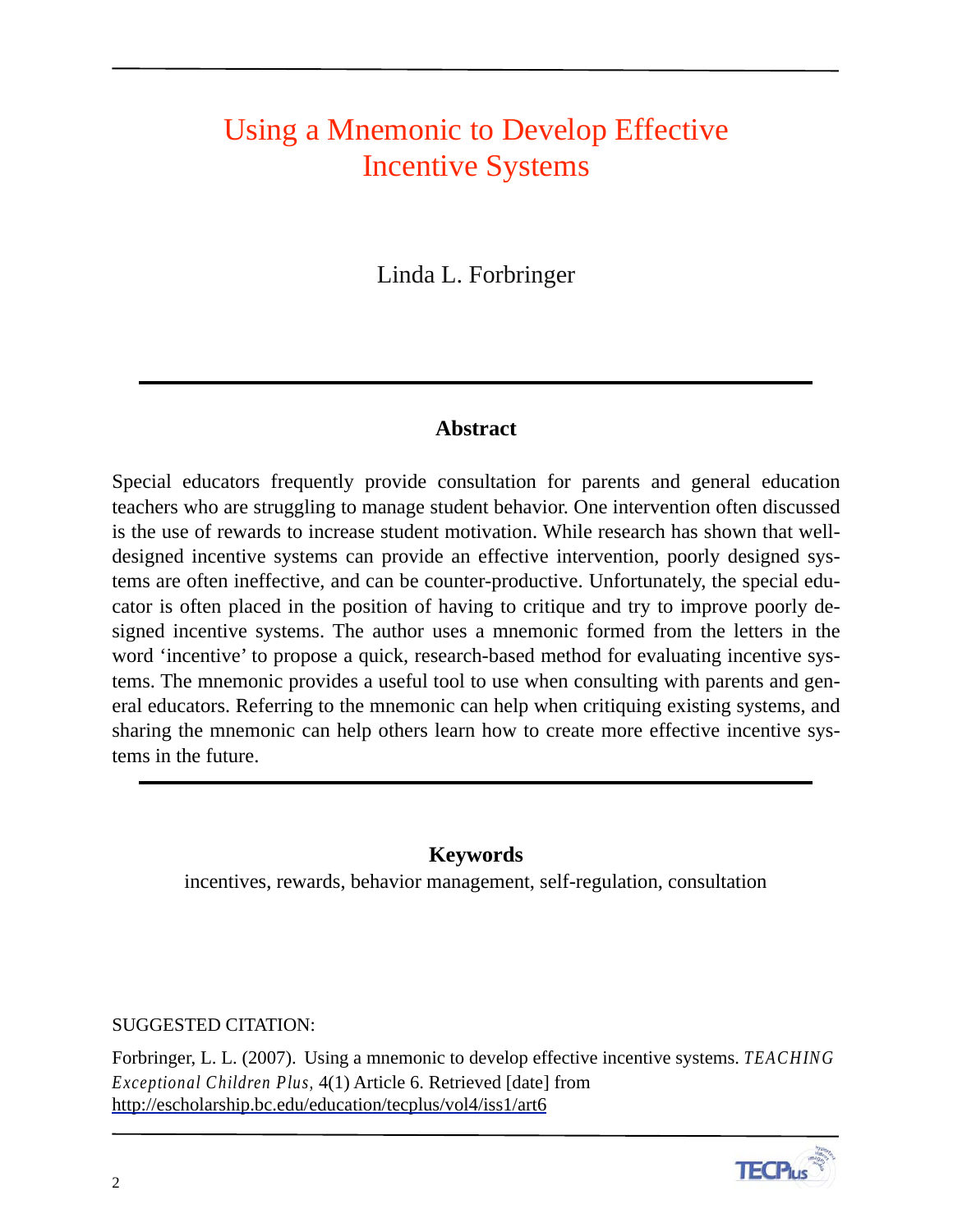*Michael has AD/HD and a behavior disorder. He spends most of his day in a general education classroom. His general education teacher, Mrs. Jones, is concerned be-*

> **The special education teacher needs to provide feedback to the teacher, but without damaging the relationship she has established with this individual.**

*cause in class Michael frequently blurts out answers, even though students are expected to raise their hands. Mrs. Jones says she has to remind Michael at least seven times each day to sit quietly in his seat. She is a committed teacher who wants to help Michael, and proudly shares with the special education teacher an incentive system she has developed for Michael.* 

*"I'm going to write the word 'SURPRISE' on a sheet of paper, and promise him a surprise if he keeps at least an 'S' by the end of the week. I'll watch him during class, and if he's quiet, I'll leave the letters there. But if there's a problem, I'll erase one letter. If he still has an "S" on Friday, I'll give him a surprise, like a nice pencil or an eraser."* 

Rewards such as those described above are increasingly prevalent in today's schools. In many classrooms, teachers offer extra credit projects and bonus points in an effort to motivate struggling learners. Pizza parties, movies, and parking permits entice students to study or behave appropriately. In Kansas City, students have been paid for good grades and attendance with gift cards worth up to \$150 (Kumar, 2004). Professionals urge parents to use incentives (American Academy of Pediatrics, 2001; Goodman & Gurian, 2004).

Special education teachers frequently develop incentive systems to help motivate their students. They also consult with parents and other teachers who work with their students. Kelly Miller is the special education teacher who works with Michael. In previous

years, she had a self-contained classroom, but a growing emphasis on inclusion has resulted in most of her students now spending some or all of the day in the general education class-

room. Increasingly, Kelly's role is becoming that of consultant, supporting parents and helping other teachers create an optimal learning environment for students in their classrooms who have special needs. Kelly knows that research supports the use of incentives as an effective way to motivate reluctant learners (Cameron & Pierce, 1994; Chance, 1992;

Marzano, Pickering & Pollock, 2001). However, she also knows that, to be effective, an incentive system must be well designed. Poorly designed or implemented systems are generally ineffective, and studies have shown they can actually be counter-productive (Deci, 1971; Lepper, Greene, & Nisbett, 1973).

Kelly is concerned because the incentive system described above is not likely to be effective. Kelly needs to provide feedback to the teacher, but without damaging the relationship she has established with this individual. She decides to share a mnemonic created from the letters in the word "INCENTIVE" (see Fig. 1) that she has found helpful in critiquing her own incentive systems. Mnemonics provide a simple, research-based method for remembering information (Bos & Vaughn, 2006; Lenz & Deshler, 2004; Mastropieri & Scruggs, 1991; Stronge, Tucker & Hindman, 2004; Wolfe, 2001). By sharing the tool she uses to evaluate her own incentive systems, Kelly hopes to improve the intervention offered to Michael. At the same time, she believes the mnemonic will help Michael's

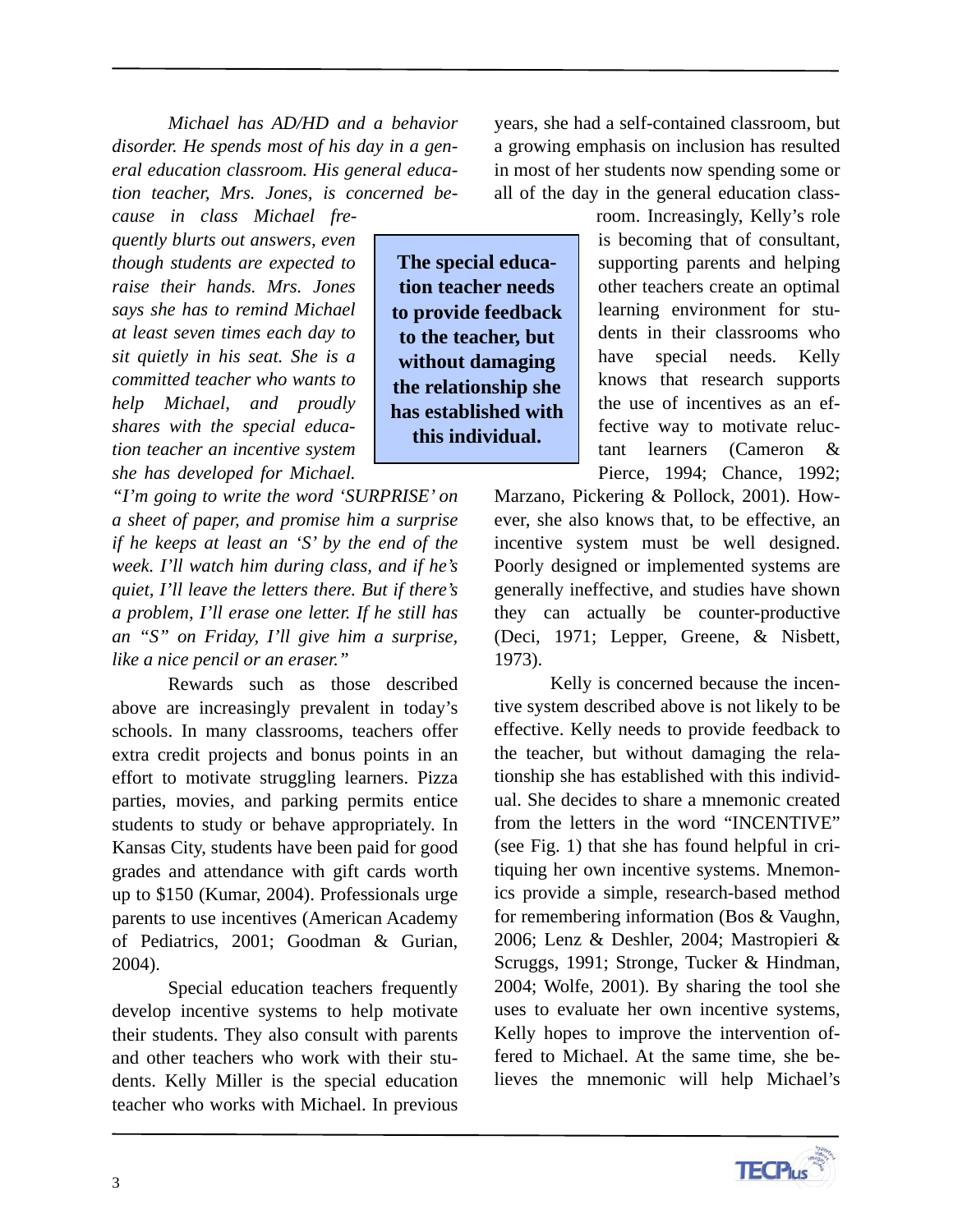teacher develop her own ability to design more effective incentive systems in the future.

# **I = Incentive or Instruction?**

*Does the child need an incentive to boost motivation, instructional assistance, or both?*

Offering a reward is not an appropriate intervention in every situation. The purpose of an incentive is to increase motivation. Often children struggle, not because they lack motivation, but because they lack the prerequisite skills necessary for success. Before implementing an incentive system, it is important to assess the child's skills and, if instructional assistance is needed, create a plan to provide it.

On the other hand, sometimes a child's motivation needs a boost. In the case of Michael, who has AD/HD and is disrupting class by blurting answers, it is probably very

difficult for him to wait for recognition before speaking. Students with learning disabilities, attention deficit disorder, or other physical or mental disabilities often must expend twice as much effort to complete the same task as their non-disabled peers. Offering these students an incentive can boost motivation and help them succeed.

Kelly explains to Mrs. Jones that, when thinking about using an incentive with a student, she asks herself whether the child has the necessary skills to perform the desired behavior. If the answer is no, then merely offering an incentive, without providing necessary skill development, will probably fail. On the other hand, offering a reward while simultaneously providing instructional support can be a powerful intervention. The two teachers agree that an incentive could help motivate Michael to reduce some of his disruptive be-

havior. However, simply offering him an incentive will probably not be sufficient. He will probably also need cues or other supports to help him remember the hand-raising rule. Mrs. Jones decides to begin each instructional period with a brief review of behavior expectations and then provide cues throughout the period. In addition to this instructional support, she will use an incentive system to boost Michael's motivation.

# **N = Not Negative**

*Does the incentive system focus on positive behavior rather than negative behavior?*

Research and best practice both suggest that an incentive system that rewards appropriate behavior is preferable to one that punishes inappropriate behavior (Kampwirth, 1988; Martella, Nelson, & Marchand-Martella, 2003). The system that Mrs. Jones

> thing, then parts are taken away for of the incentive systems suggested

in popular teacher literature are negative systems. For example, stoplights are frequently recommended to indicate whether a child can participate in free time or other privileges. The child begins the day with a green light, and as long as the child behaves, the light remains green. When the child misbehaves, the light is moved to yellow, and then to red, and the child loses the right to participate in some rewarding activity. Other common negative systems involve writing the child's name on the board, and adding checkmarks as additional infractions occur.

has proposed involves writing the letters in the word "SURPRISE," then removing a letter each time Michael misbehaves. This is an example of a negative system, because the child is first given somemisbehavior. Unfortunately, many



**Negative systems are problematic for several reasons.**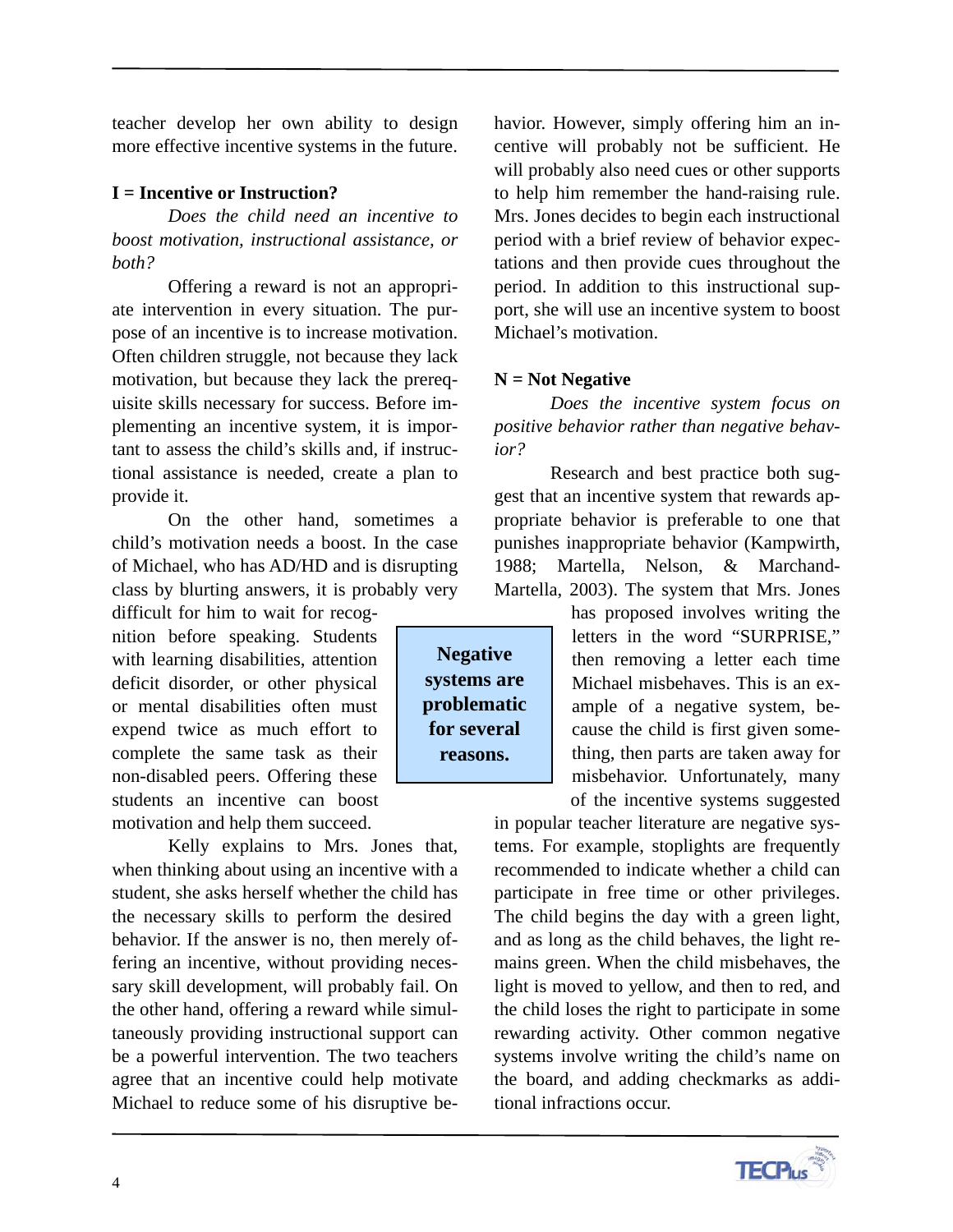Kelly knows that negative systems are problematic for several reasons. First, their design requires the teacher to attend to inappropriate behavior, rather than helping the teacher recognize appropriate behavior. Studies of effective classrooms suggest that teachers should provide at least three times more attention when students are behaving appropriately, than the amount of attention provided for inappropriate behavior (Sprick, Garrison & Howard, 1998). Kelly knows that Michael will benefit from recognition when he controls his impulsive talk-outs. If Mrs. Jones walks over and erases a letter every time he forgets, Kelly fears Michael will be embarrassed, and may eventually become so frustrated he stops trying. Such negative systems may be especially counterproductive with students from certain ethnic backgrounds. Recent research with minority students indicates that students from Arab, Asian, and Hispanic cultures respond more positively to quiet, private feedback than to more public correction such as writing names on the board or posting stoplights (Cheng, 1998; Lockwood & Secada,

1999; Walqui, 2000). Kelly suspects this caution is true for all the students on her caseload.

When selecting interventions, Kelly is also aware

that the principle of least restrictive alternative suggests that teachers must first try the least aversive procedure. More aversive procedures, such as response cost systems, should be used only as a last result after more positive interventions haven tried (Alberto & Troutman, 1990; Council for Exceptional Children, 2003; Martella et al, 2003). The system Mrs. Jones suggested violates the principle of least restrictive alternative.

Kelly uses the " $N = Not Negative"$ portion of the mnemonic to explain to Mrs. Jones why it is important to create a positive system. She and Mrs. Jones agree that Michel will be more likely to succeed if the system helps Mrs. Jones recognize his appropriate behavior. Kelly suggests that Mrs. Jones start with a blank paper, and award Michael a letter after a specified time period if he has remembered to raise his hand before commenting. Now that Mrs. Jones understands the rationale for using a more positive system, she is happy to make this change.

# **C = Criterion**

*How well does the child have to perform to earn the reward? Does the criterion shape the desired response?*

When deciding what a child must do to earn a reward, it is important to start small and let the child experience initial success. Just as a trainer working with an aspiring pole-vaulter will first set the bar low, then gradually raise it as the young athlete becomes more skillful, so too the initial crite-

> rion for an incentive system should be set low, and gradually be raised as the child experiences success.

> A common failure in incentive systems is that the criterion is set too high. Ex-

perts caution that when a child cannot achieve success, his behavior may actually deteriorate (Alberto & Troutman, 1990; Walker & Shea, 1999). In Michael's case, the criterion has been set too high. Mrs. Jones says that she currently reminds Michael seven times each day to sit quietly in his seat, but the criterion she has set will allow him to blurt an answer no more than seven times in the entire week. Kelly brainstorms with Mrs. Jones how they might set a more realistic criterion for Mi-



**A common failure is the criterion is set too high.**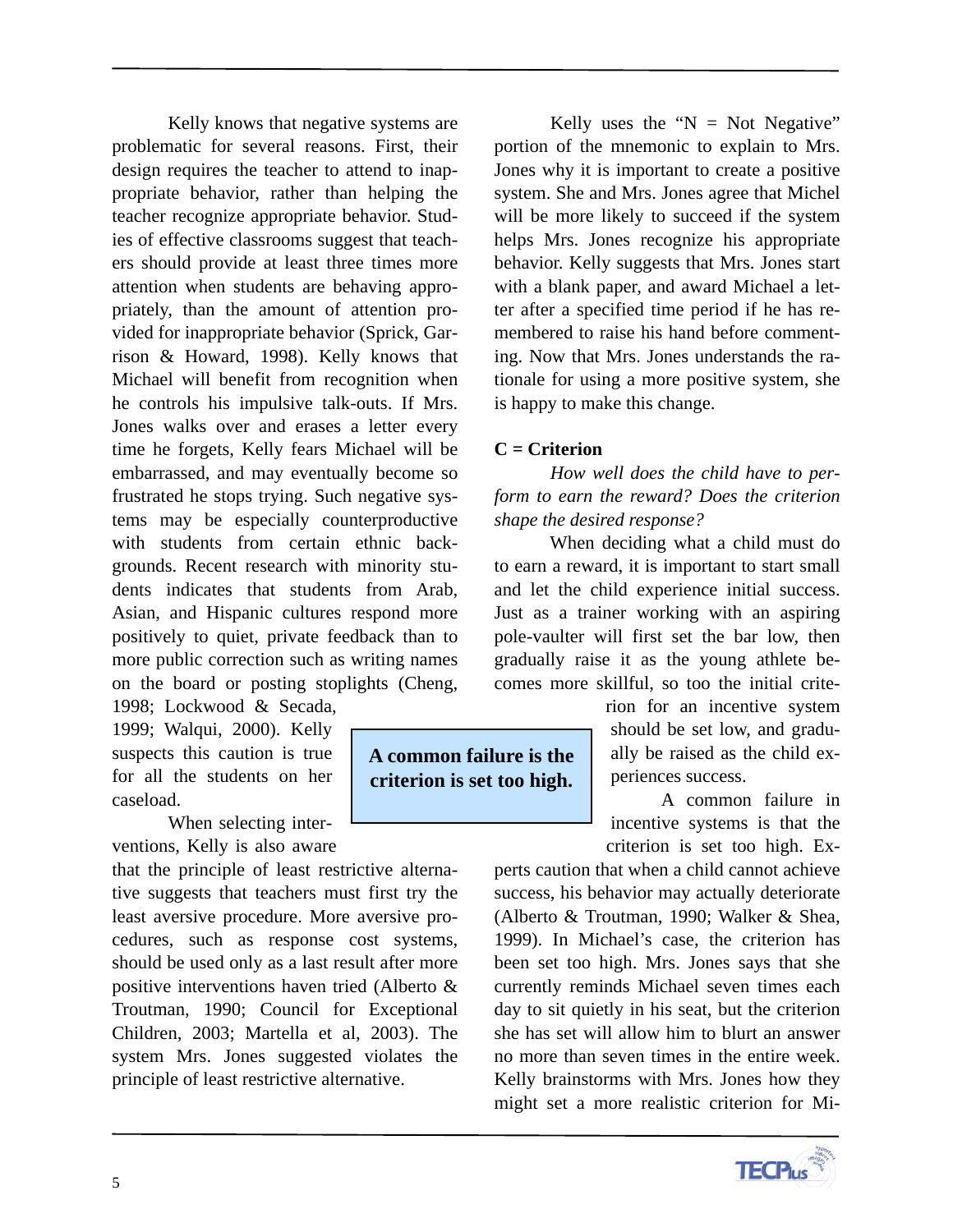chael. One option they discuss is for Mrs. Jones to initially award Michael a letter when he talks out fewer than seven times in a day. This, they believe, is a starting point where he could be successful. However, they agree that an even better strategy would be to devise a system where Michael receives feedback throughout the day. Mrs. Jones suggests that, instead of waiting until the end of the day to provide feedback, she could give Michael a letter for every class period when he remembers to raise his hand. This is something he has shown he can do, and so he can be successful and receive positive feedback for his accomplishment. Using baseline data to determine a realistic criterion increases the probability that the intervention will be successful.

#### **E = Easy**

*Is the system easy to understand and implement?*

An incentive system should help improve behavior, not make life more difficult. If explaining or implementing the system requires the teacher to interrupt a lesson in order to record student behavior or to pass out rewards, it can interfere with learning, and the teacher may be tempted to abandon the system. Poorly designed systems can ac-

tually create behavior problems. For example, in some systems that focus on negative behavior, when a student is caught misbehaving the teacher directs the student to give back a token or move his card, or demonstrate failure in some other public way. When this happens, many students will express their embarrassment by becoming increasingly oppositional. A child with a behavior disorder may retaliate by throwing tokens across the room, ripping

T**he best systems allow a small reward for expending some effort, but a greater reward for expending greater effort.**

things off the wall, or in other ways creating a great disruption in the classroom.

In Michael's example, the teacher originally planned to erase a letter every time Michael spoke without raising his hand, and eventually modified this to giving Michael letters when he remembers to raise his hand. Awarding these letters should not take too much time or be too difficult to implement. However, Michael has a behavior disability. It is possible he might become defiant or argumentative when told he did not earn the letter for a given time period, so Mrs. Jones will be sure to provide the feedback at a time that will not disrupt ongoing instruction. Any system that takes too much time to implement, or creates behavior problems in the classroom, is not a useful system.

# **N = Never leave a child with nothing left to work for!**

*Is the system designed so the child always has a reason to keep trying?*

The system Mrs. Jones originally designed for Michael would very quickly have left him with no reason to keep trying. If Michael lost all the letters in the word "SURPRISE" on Monday, which is unfortunately a likely scenario, there would be no incentive for him to

continue trying on Tuesday, Wednesday, Thursday or Friday, because he would have already lost the possibility of earning the reward. A suggested improvement to Mrs. Jones' system was to allow Michael to earn the letters to attain the reward, rather than having the teacher erase letters. However, Kelly realizes that Mrs. Jones needs to make an additional modification. If she simply tells Michael that he will get a reward if he earns

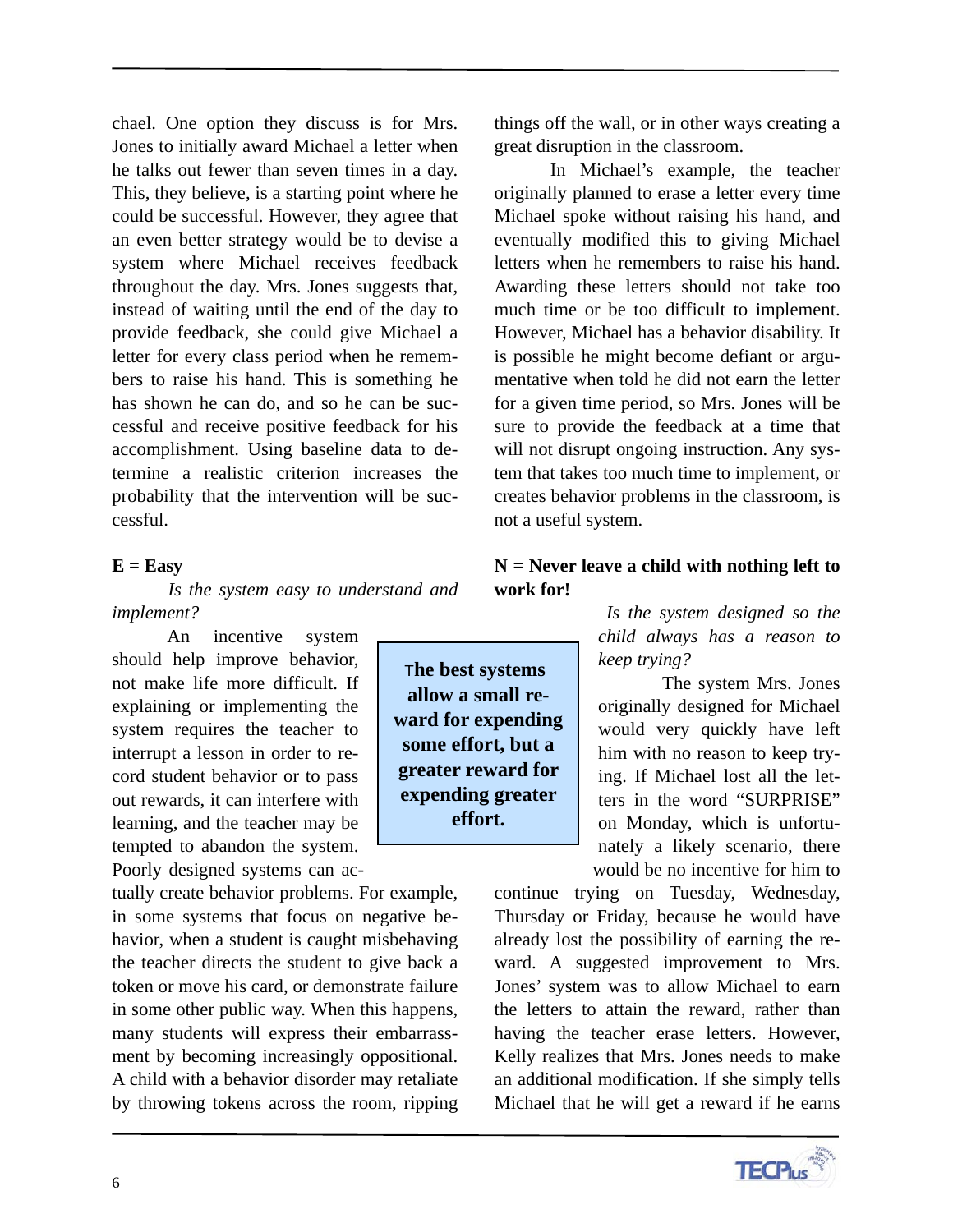all the letters in the word "SURPRISE" by Friday, it is quite possible that he will have earned all the letters by Wednesday, and still not need to try on Thursday or Friday. Kelly suggests an easy solution. By removing the arbitrary time limit, Michael will always have a reason to keep trying. For example, Mrs. Jones can design the system so that Michael receives the reward as soon as he has earned all the letters, whenever that occurs, and then have him immediately begin working towards his next reward.

The best systems allow a child to earn a small reward for expending some effort, but a greater reward for expending greater effort. Mrs. Jones agrees to the suggested modifications, which means Michael could earn a small surprise very quickly if he tries hard. Such an incremental system, where the child receives some reward for some effort, and greater reward for greater effort, can more effectively motivate the child to exhibit consistent effort.

|  | <b>Figure 1: Incentive Systems</b> |  |
|--|------------------------------------|--|
|--|------------------------------------|--|

|             | <b>Incentive or Instruction?</b><br>Does the child need an incentive, instructional assistance, or<br>both?                      |
|-------------|----------------------------------------------------------------------------------------------------------------------------------|
| $\mathbf N$ | <b>Not Negative!</b><br>Does the incentive system focus on the child's positive be-<br>havior?                                   |
| $\mathbf C$ | <b>Criterion:</b><br>Does the criterion shape the desired response?                                                              |
| E           | Easy?<br>Is the system easy to understand and implement?                                                                         |
| N           | Never leave a child with nothing left to work for!<br>Is the system designed so the child always has a reason to<br>keep trying? |
| T           | Time:<br>Is the amount of time the child must work to receive the re-<br>ward realistic for the child's developmental level?     |
|             | <b>Individualized Incentive:</b><br>Is the incentive offered something that this child finds moti-<br>vating?                    |
|             | <b>Verbal feedback:</b><br>Provide verbal feedback to develop the child's self-discipline.                                       |
|             | <b>Evaluate:</b><br>If the system is not effective, re-evaluate. Have you followed<br>all eight guidelines?                      |

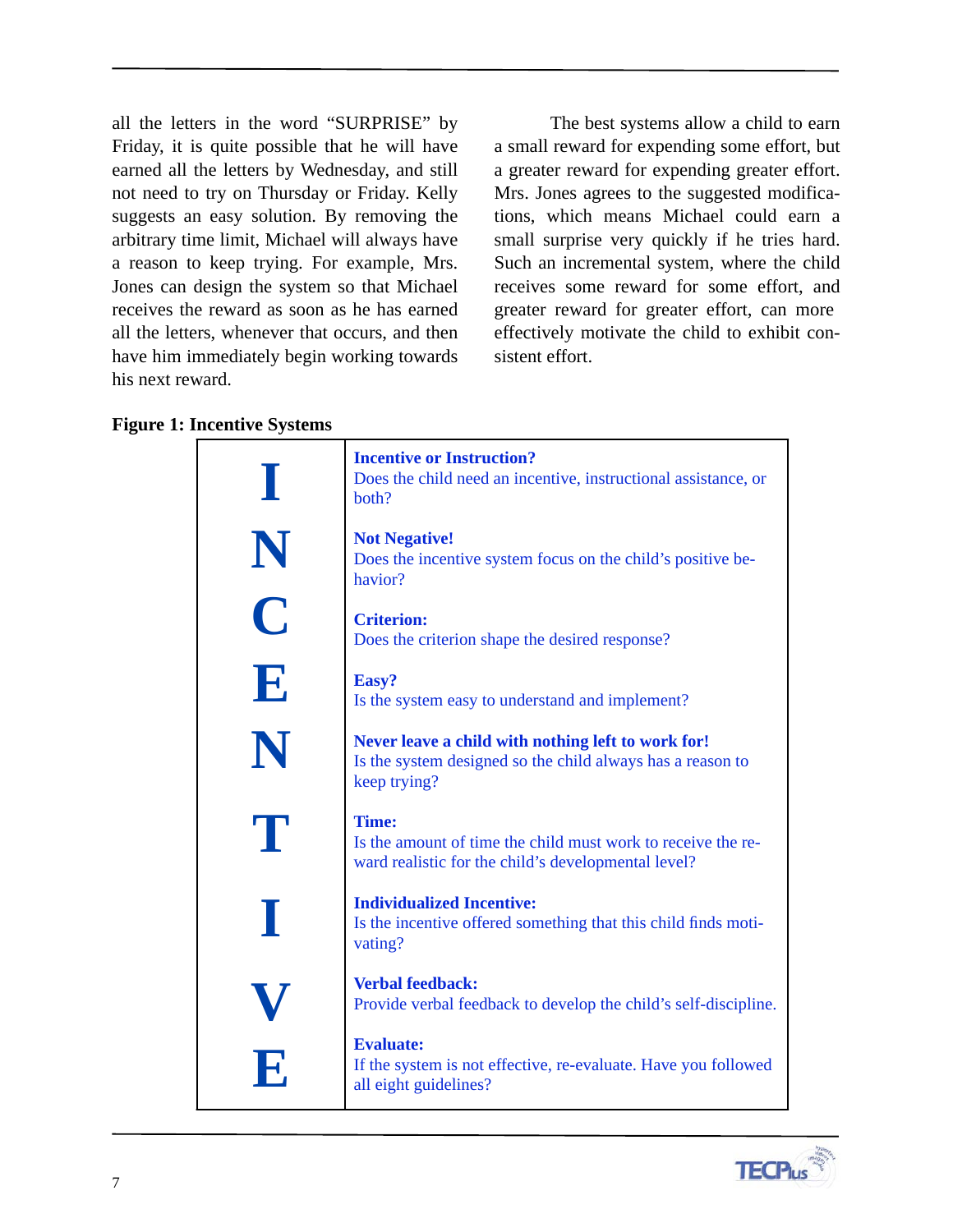#### **T = Time**

*Is the amount of time the child must work to receive the reward realistic for the child's developmental level?*

 Children's sense of time differs from that of adults. If the child perceives the reward is in the distant future, it will be a less effective motivator than if the child sees the possibility of reward as close at hand. Children may be given frequent points

or tokens to show their progress towards earning the reward, but the reward itself should be offered within a time period that the child understands. Canter and Canter (1992) suggest that students in kindergarten and first grade should be able to earn their

reward the same day; those in second and third grade may be able to work towards a reward for two days to a week; students in fourth through sixth grade should be able to work for one week, and students in grades seven through twelve can work for up to two weeks for a reward. However, children within any given grade may differ in their maturity levels. Usually the least mature students in the class are the ones who need the incentive system the most. When deciding how long to ask students to work for a reward, it is important to consider the developmental level of the least mature students in the group.

Mrs. Jones expected Michael to work for a week to earn his surprise. Michael is a third grade student, but one of the less mature students in the class, so working for a week may not be a realistic expectation. When Kelly and Mrs. Jones modified the system so Michael could receive a surprise as soon as he accumulated seven letters, they made it possible for him to earn a reward in two days. The

shorter time period increases the probability that Michael will be successful.

However, Mrs. Jones is concerned because, while she will do whatever is necessary to help Michael succeed, she does not want him to become too dependent on frequent rewards. With the modifications they have made, Michael could earn multiple surprises each week. The two teachers agree that

> the first time this incentive system is used with Michael; it will be implemented as they have just discussed. He will receive a letter at the end of each class period if he has controlled his comments, and a surprise as soon has he earns seven letters. This will allow Michael to earn his first surprise

in as few as two days. To prevent Michel from developing the expectation that he should receive these frequent rewards forever, when Mrs. Jones introduces the system to Michael, she will explain that these are the rules for the first surprise. After he has earned the first surprise, they will sit down and renegotiate. They may decide to use the same rules to earn a second surprise. However, Michael needs to understand that over time he will be expected to work for longer periods of time before receiving a reward.

#### **I = Individualized Incentive**

# *Is the incentive you have selected something that will motivate this child?*

If the incentive system is going to work, the child must want the reward enough to work hard for it. Just because the child's teacher or parent thinks a particular item or activity should be rewarding, does not mean the child will perceive it as rewarding (Downing, 1990; Downing, Moran, Myles & Orms-



**Not all children will be equally motivated by any given incentive.**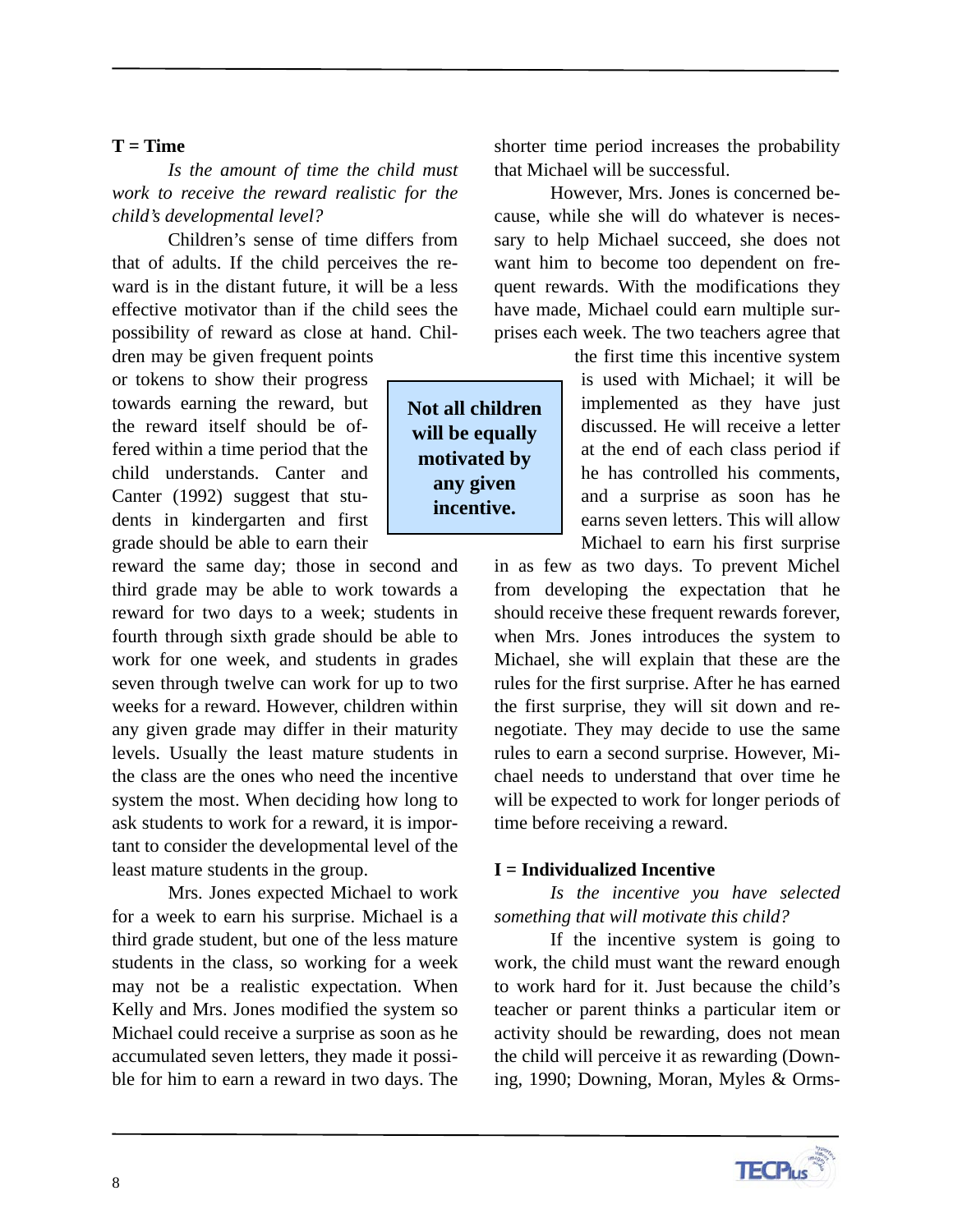bee, 1991; Shea & Bauer, 1987; Smith & Rivera, 1993).

Mrs. Jones meant well, but Michael might not believe that receiving a pencil or an eraser was worth the effort involved in making significant changes in his behavior.

Children differ, and not all children will be equally motivated by any given incentive. The list of potential rewards is almost limitless, and can include material items such as food, trinkets, school supplies, or art supplies. Privileges and social rewards such as extra recess, choice of assignment, using preferred art materials, being line leader, getting a preferred parking permit or positive note home can be extremely effective. The rewards can also include providing attention or offering bonus points to improve a grade. To make sure that the incentive offered is something that will motivate Michael, Kelly and Mrs.

Jones discuss several options. First, they look at the function of his current behavior. When Michael blurts out in class he gains the attention of his classmates and teacher. Therefore, it is important for Michael to receive similar recognition when he raises his hand and waits for permission before speaking.

Kelly and Mrs. Jones also discuss ways to identify additional incentives. They can watch what Michael does during free time, and use those items and activities as rewards. They can ask him what he would like to earn, or use an interest inventory to identify potential rewards. A third option is to offer choices for rewards, such as letting him spend reward points on items from a classroom store, or select from a list of choices on a reward menu. Kelly shares with Mrs. Jones the reward menu she uses in her classroom. She suggests that by giving Michael the choice of receiving a small reward quickly, or saving for a larger reward later, he could develop the ability to delay gratification.

For the first surprise, Mrs. Jones decides to simply discuss with Michael what he thinks might be an appropriate reward. However, she tells Kelly that if this system works with Michael, she might consider expanding it to other struggling students in her class. If that happened, she thinks she would switch to a reward menu, because offering choices would be more effective with a group of children who might be best motivated by a variety of incentives.

#### **V = Verbal Feedback**

*When the child receives reinforcement, do you pair it with verbal feedback that helps the child develop self-discipline?*

Whenever incentives are used, they

should be paired with social reinforcement, such as a smile, a 'thumbs-up' gesture, a pat on the back, or verbal praise. Pairing social reinforcement with incentives develops the student's ability to maintain the desired behavior after the incentive system ends (Walker &

Shea, 1999). Mrs. Jones plans to give Michel plenty of positive feedback.

Kelly tells Mrs. Jones that the "V" in the mnemonic helps her remember that some kinds of praise are more effective at helping a student progress from needing external controls to developing an internal locus of control. Several researchers have demonstrated that achievement increases when students attribute success or failure to their own effort (Brophy, 1981; Marzano et al., 2001). However, not all students realize that the effort they put into a task directly affects their success, and instead attribute failure to their own



**Whenever incentives are used, they should be paired with social reinforcement.**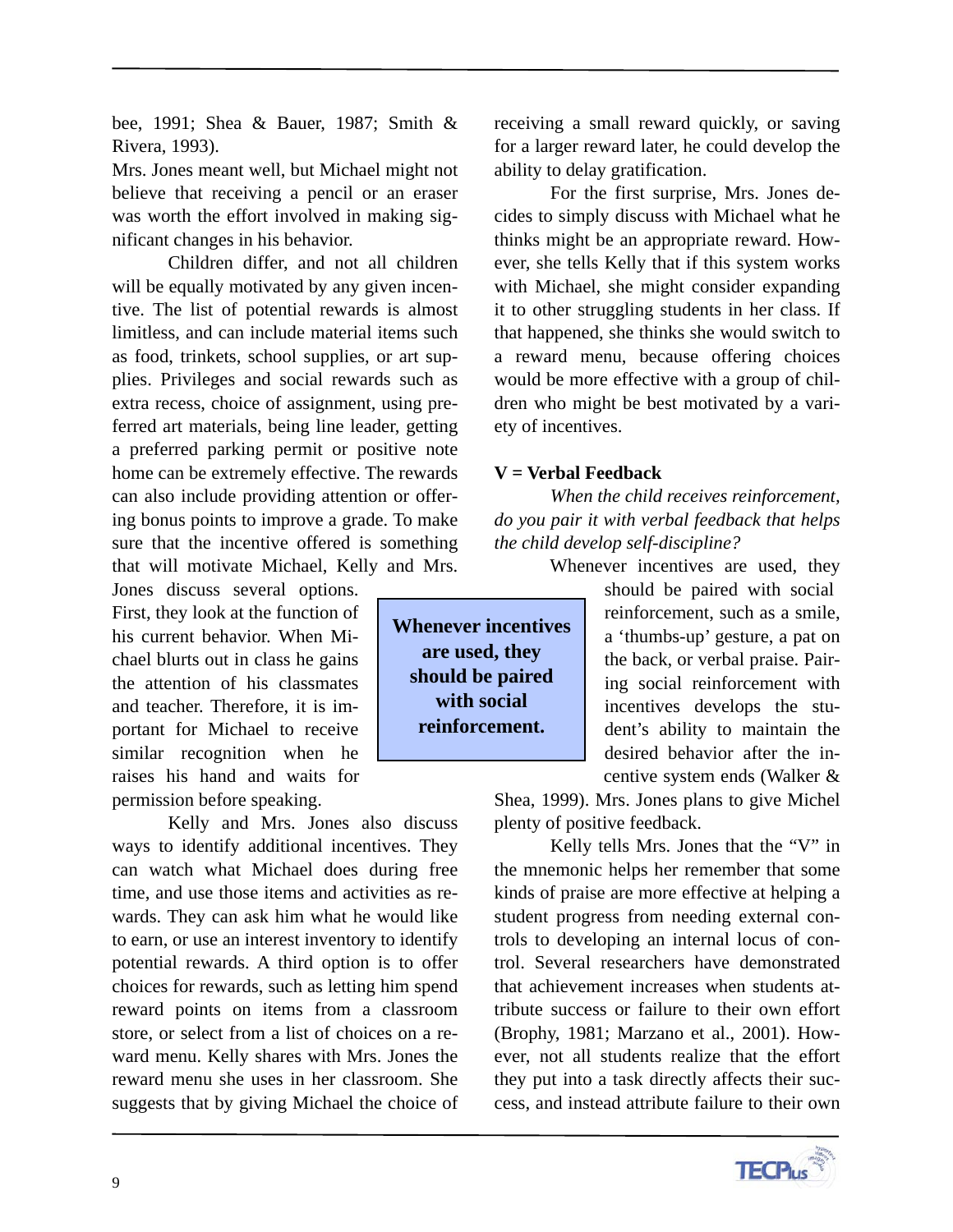lack of ability, bad luck, or other people, such as unfair teachers (Marzano et al., 2001). When Michael does well, it will be important for Mrs. Jones to make explicit the role his own effort had on his success. When he begins to attribute success to his personal effort,

research suggests that his achievement will increase (Marzano et al., 2001). Incentive systems are supposed to be temporary interventions designed to help motivate students. Mrs. Jones will help Michael move beyond the need for an incentive

system by providing thoughtful verbal feedback to him along with the earned reward.

# **E = Evaluate**

*If the system is not effective, reevaluate the eight guidelines for effective incentive systems.*

A well-designed incentive system will be effective. If the system is not working, the problem is usually with one of the eight factors described above. For example, the criterion may be set too high and the child has become discouraged, or the incentive offered may not be something the child truly desires. A child who lacks necessary skills may need more instructional assistance in addition to the incentive system.

If the incentive system developed for Michael is not effective, then reviewing the first eight letters in the mnemonic can help identify areas in need of revision. Kelly and Mrs. Jones have carefully considered these eight questions in designing the system, so they expect the revised system will be effective. They have already planned for the system to be evaluated and perhaps modified after Michael earns his first surprise. However, if Michael struggles, the two teachers agree to use the mnemonic to re-evaluate and improve the plan. They know that, if they evaluate and adhere to these research-based guidelines, the system they design will help Michael achieve success in the inclusive classroom setting.

#### **Final Thoughts**

**It is important to start small and let the child experience initial success.** Collaboration and consultation are important aspects of the special educator's role. As students with disabilities spend increasing amounts of time in inclusive general education classrooms, the need for collaboration increases. Using the mnemonic to

critique an incentive system is an easy way for special educators to assure that interventions are well designed. The mnemonic also provides a useful tool when consulting with parents and teachers. By sharing the mnemonic guidelines, special educators can help others learn how to create effective incentive systems.

# **References**

- Alberto, P. A., & Troutman, A.C. (1999). *Applied behavior analysis for teachers* (5th ed.). Upper Saddle River, NJ: Merrill.
- American Academy of Pediatrics. (2001). *Understanding ADHD: Information for parents about attention deficit/ hyperactivity disorder*. Elk Grove Village, IL: American Academy of Pediatrics.
- Bos, C. S. & Vaughn, S. (2006). *Strategies for teaching students with learning and behavior problems* (6<sup>th</sup> ed.). Boston, MA: Pearson.
- Brophy, J. (1981). Teacher praise: A functional analysis. *Review of Educational Research, 51*, 5-32.

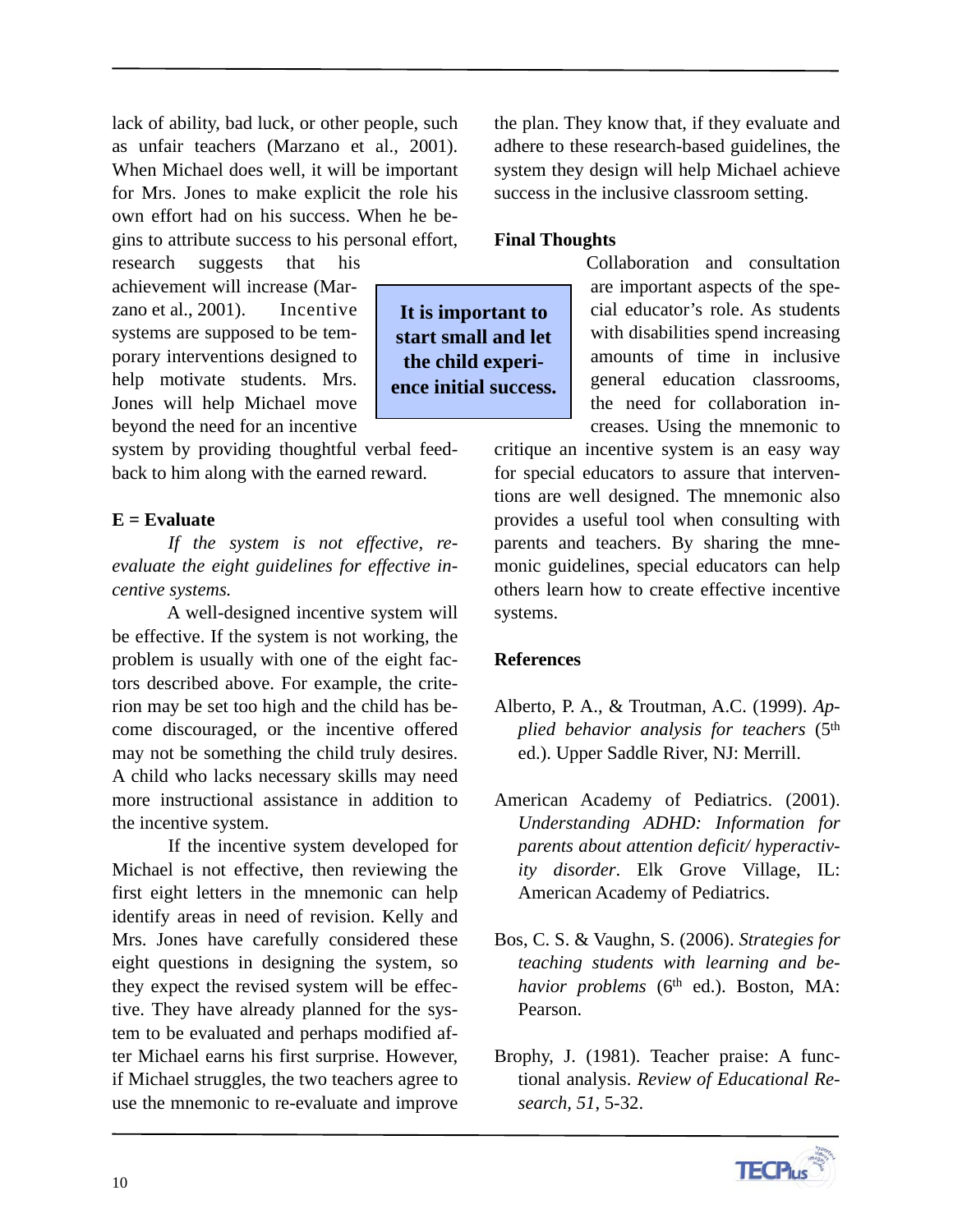- Cameron, J., & Pierce, W. D. (1994). Reinforcement, reward, and intrinsic motivation: A meta-analysis. *Review of Educational Research, 64*(3), 363 –423.
- Canter, L., & Canter, M. (1992). *Assertive discipline: Positive behavior management for today's classroom*. Santa Monica, CA: Canter and Associates.
- Chance, P. (1992). The rewards of learning. *Phi Delta Kappan*, 200 – 207.
- Cheng, L. (1998). Enhancing the communication skills of newly-arrived Asian American students. ERIC/CUE Digest, Number 136. New York: ERIC Clearinghouse on Urban Education. (ERIC Document Reproduction Service No. ED 420 726).
- Council for Exceptional Children. (2003). *What every special educator must know: Ethics, standards, and guidelines for special educators* (5th ed.). Upper Saddle River, NJ: Pearson.
- Deci, E. L. (1971). Effects of externally mediated rewards on intrinsic motivation. *Journal of Personality and Social Psychology, 22*, 113-120.
- Downing, J. A. (1990). Contingency contracts: A step-by-step format. *ntervention in School and Clinic*, 26(2), 111 – 113.
- Downing, J. A., Moran, M. R., Myles, B. S., & Ormsbee, C. K. (1991). Using reinforcement in the classroom. *Intervention in School and Clinic, 27*(2), 85 – 90.
- Goodman, R. F. & Gurian, A. (2004). *About discipline- helping children develop selfcontrol*. Retrieved November 17, 2004 from NYU Child Study Center Web site: http://www.aboutourkids.org/aboutour/arti cles/discipline.html
- Kampwirth, T. J. (1988). Behavior management in the classroom: A self-assessment guide for teachers. *Education and Treatment of Children, 19*(1), 1 – 10.
- Kumar, K. (September 5, 2004). Money for grades: How much should it pay to be smart? *St. Louis Post Dispatch*.
- Lenz, B. K. & Deshler, D. D. (2004). *Teaching content to all: Evidence-based inclusive practices in middle and secondary schools.* Boston, MA: Pearson.
- Lepper, M. R., Greene, D., & Nisbett, R. E. (1973). Undermining children's intrinsic interest with extrinsic reward: A test of the overjustification hypothesis. *Journal of Personality and Social Psychology, 28,*  $129 - 137.$
- Lockwood, A. T., & Secada, N. G. (1999). *Transforming education for Hispanic youth: Exemplary practices, programs, and schools. NCBE Resource Collection Series, No 12.* Washington, DC: National Clearinghouse for Bilingual Education. (ERIC Document Reproduction Service No. ED 434 788)
- Martella, R. C., Nelson, J. R., & Marchand-Martella, N. E. (2003). *Managing disruptive behaviors in the schools: A schoolwide, classroom, and individualized social learning approach*. Boston, MA: Allyn & Bacon.